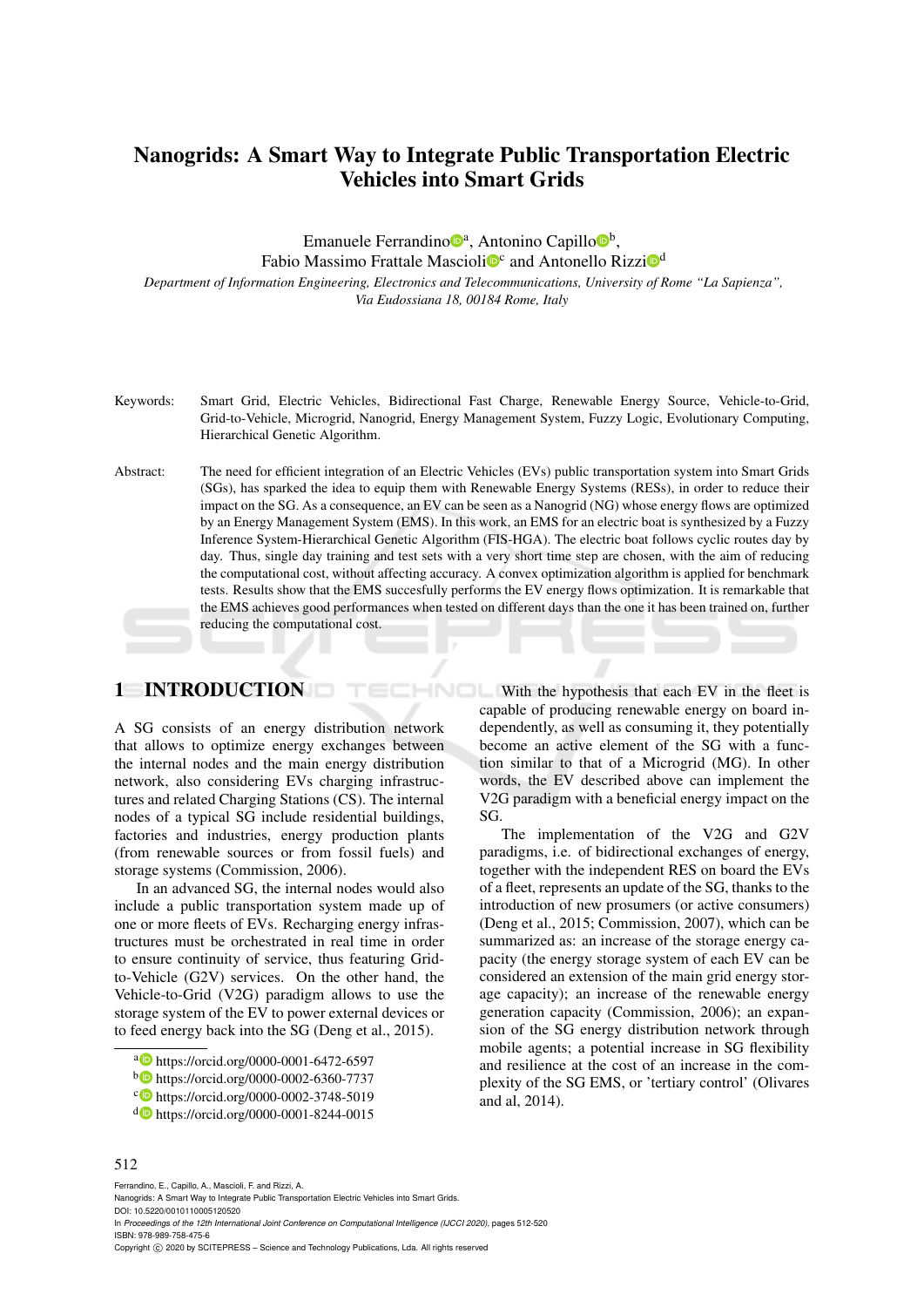Up to now these aspects have been addressed in the literature thanks to the integrations of MGs into the SG (Deng et al., 2015; Arefifar et al., 2012), implemented in single houses (Adika and Wang, 2014) or in small residential agglomerations (Kumar et al., 2017; Hijjo et al., 2016). The purpose of this paper is to propose a solution to extend this approach also to EVs. (Mahmud and al, 2020). In the following, we focus on a specific class of EVs that is introduced alongside the term Nanogrid-vehicle (NGvehicle). This paper deals with energy management optimization of a single NG-vehicle and validate the hypothesis that it is possible to obtain an adequate optimization of energy management for the case study that will be presented and for similar cases even with short but sufficiently dense data sets.

Section 2 illustrates in detail what we mean by NG-vehicle, the network architecture, its EMS and the objective function chosen for the optimization of the energy flows involving the NG-vehicle. Section 3 illustrates the case study chosen to conduct the experiments, the creation of the data set and the formalization of a mathematical model of the NG-vehicle useful for conducting the experiments in a simulation environment (MATLAB). Section 4 illustrates the optimization method chosen to optimize the NG-vehicle EMS, according to the FIS-HGA paradigm. Section 5 reports an alternative optimization method useful for comparison with that is described in section 4 and forming part of the synthesis procedure of an adequate EMS. In section 6 the synthesis procedure is illustrated and in sections 7 and 8 are reported the results of the experimentation and the conclusions, respectively.

# 2 NANOGRID-VEHICLE: AN ELECTRIC VEHICLE AS A MICROGRID

We want to highlight the similarities and dissimilarities between a MG, the NG-vehicle and a traditional EV. Unlike a traditional EV, the NG-vehicle can produce energy independently and exchange energy from and to the outside. This factor makes the NG-vehicle a grid, which is composed of the four main nodes characteristic of each MG: generation, load, storage and a link with an external grid.

Unlike a MG, the NG-vehicle does not have a permanent link to the external grid. The Stand-Alone configuration of an MG finds correspondence in the NG-vehicle at all times when it is moving. Conversely, while it is stationary and connected to a CS,

it is in the corresponding On-Line configuration of an MG. This peculiarity translates, as we will see below, in the fact that the equation of the inner energy balance depends on a binary variable, which represents the working mode (*'0'*: Stand-Alone, *'1'*: On-Line).

The proposed EV is classified as NG, due to its smaller physical and energy dimensions than a MG. The NG-vehicle requires a energy flow management, or 'secondary control' (Olivares and al, 2014; Kumar et al., 2017; Sabzehgar, 2015). The EMS is responsible for deciding how much energy to exchange with the external grid, represented by a Bidirectional Fast Charge Station (BFCS), as well as the energy flow direction in order to meet the following requirements:

- Be consistent with the problem, i.e. there must be no exchange of energy between the NG-vehicle and the SG when the former is not On-Line;
- Ensure the completion of each route, i.e. do not consume all the energy of the storage system before completing the route;
- Keep the storage system close to the Safety Operation Area (SOA) and make sure that each day starts and ends with a good energy level;
- When the NG-vehicle is On-Line, transfer any surplus energy produced by the on board RES to the SG without compromising the storage system.

We assume that any energy request from the SG is immediately available and that the amount of energy to be delivered can always be accepted by the SG, i.e. the storage energy capacity of the SG is assumed infinite. It is also assumed that both the energy generated by on board renewable source system and the energy required by the propulsion system of NG-vehicle are hard to be predicted. For this reason we have chosen to implement the EMS of the NG-vehicle as a FIS (Santis et al., 2013; Leonori et al., 2017; Gaoua et al., 2013; Leonori et al., 2016a; Ansari et al., 2014).

### 2.1 NG-vehicle Architecture

Figure 1 illustrates the grid architecture of the NGvehicle including the EMS and the BFCS.

The square nodes (N and S) can exchange bidirectional energy flows, while the circular nodes (G and L) can exchange unidirectional energy flows (in particular G can only produce energy and L can just consume it). Each node is associated with a variable of the type  $E_k^X$  which represents the fraction of energy exchanged by node X in the time-slot *k* that goes from the discrete instant *k* to the discrete instant  $k + 1$ . It is assumed that the fraction of energy  $E_k^X$  evaluated at the discrete instant *k* is constant during the entire time-slot. It is also assumed that if at the time-slot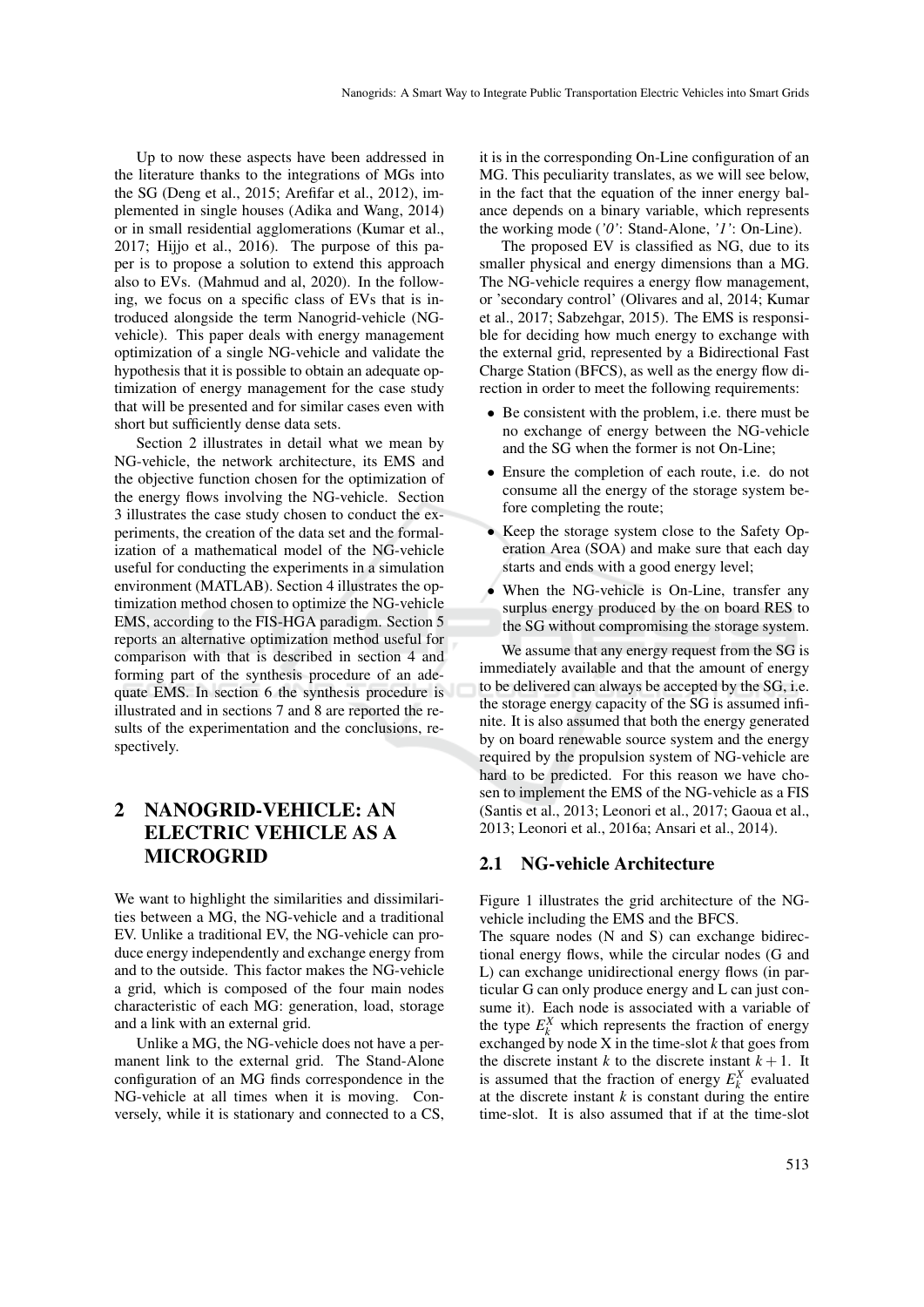

Figure 1: NG-vehicle Architecture and EMS with BFCS link. The EMS, the input variables and the output variable are colored red.

*k* the node X is producing energy then  $E_k^X > 0$ , otherwise  $E_k^X < 0$ . It follows that  $E_k^L \leq 0$ ,  $E_k^G \geq 0$  and that  $E_k^N$  and  $E_k^S$  can be positive, negative or null at any time-slot *k*.

Aggregating the unidirectional nodes G ad L as a unique bidirectional node allows treating it as a prosumer. So, we will represent with  $E_k^{GL}$  the fraction of energy exchanged by GL node. It is possible to readapt the grid architecture of a generic MG to this application (Kumar et al., 2017; Hijjo et al., 2016; Moore and Lopes, 2014; Cheddadi et al., 2015).

In Figure 1  $E_{k-1}^{GL}$  is the fraction of energy measured on the GL node, *SOEk*−<sup>1</sup> is the State of Energy measured on the S node and  $E_k^N$  is the fraction of energy that controls the N node.

Figure 1 also shows a boolean variable that selects the NG-vehicle mode,  $m_k$ , which acts as a gauge of the presence of the link with N. The energy fraction exchanged by S is determined by the energy balance equation (1) and is limited by the actual *SOE* status and maximum charge/discharge current:

$$
E_k^S + E_k^N \times m_k + E^{GL} = 0 \tag{1}
$$

$$
E_k^S \le E_k^{S,MaxDischarge} \tag{2}
$$

$$
E_k^S \ge -E_k^{S,MaxChange} \tag{3}
$$

$$
E_k^{S,MaxDischarge} = SOE_k \times E_{max}^S \tag{4}
$$

$$
E_k^{S,Maxcharge} = (1 - SOE_k) \times E_{max}^S \tag{5}
$$

$$
E_{max}^S = V_{nom}^S \times I_{max}^S \times dt
$$
 (6)

where  $V_{\text{nom}}^S$  is the nominal voltage of the storage system,  $I_{max}^{S}$  is the maximum charge/discharge current (determined by the nominal capacity and the maximum C-Rate) and *dt* is the length of a time-slot expressed in hours (all energy quantities are expressed in kWh).

The *SOE* is updated through the following formulas:

$$
C_k^S = C_{k-1}^S - E_k^S \tag{7}
$$

$$
SOE_k = \frac{C_k^S}{C_{nom.}^S} \tag{8}
$$

where  $C_{nom.}^S$  is the nominal capacity of the storage system.

#### 2.2 Objective Function

The objective function is calculated as summation of the NG-vehicle performance for each time-slot of the simulation, for a given EMS. In order to extend the storage system life in terms of charge/discharge cycles, the performance is a measure of the storage stress. The stress of the storage system is due to deep charges and discharges, i.e. charge over 0.8 p.u. and discharge over 0.2 p.u. These values of the *SOE* define the SOA. Thus, optimization translates into minimizing the objective function. The stress of the storage system is a personalization of the 'penality function' (Leonori et al., 2017; Storti et al., 2015; ?), illustrated in Figure 2 and whose expression is set out below:

$$
P_k^S = f_P(SOE_k) = ((SOE_k - SOE_{opt})/SOE_{opt})^{12} (9)
$$

where *SOEopt* is 0.5 p.u. is the value in which the SOA is centered and in which the penalty function assumes a null value.



Figure 2: Penality function.

The objective function is calculated as follows:

$$
OF = \frac{1}{n} \sum_{k=1}^{n} P_k^S
$$
 (10)

where *n* represents the length of the experiment in terms of time-slots.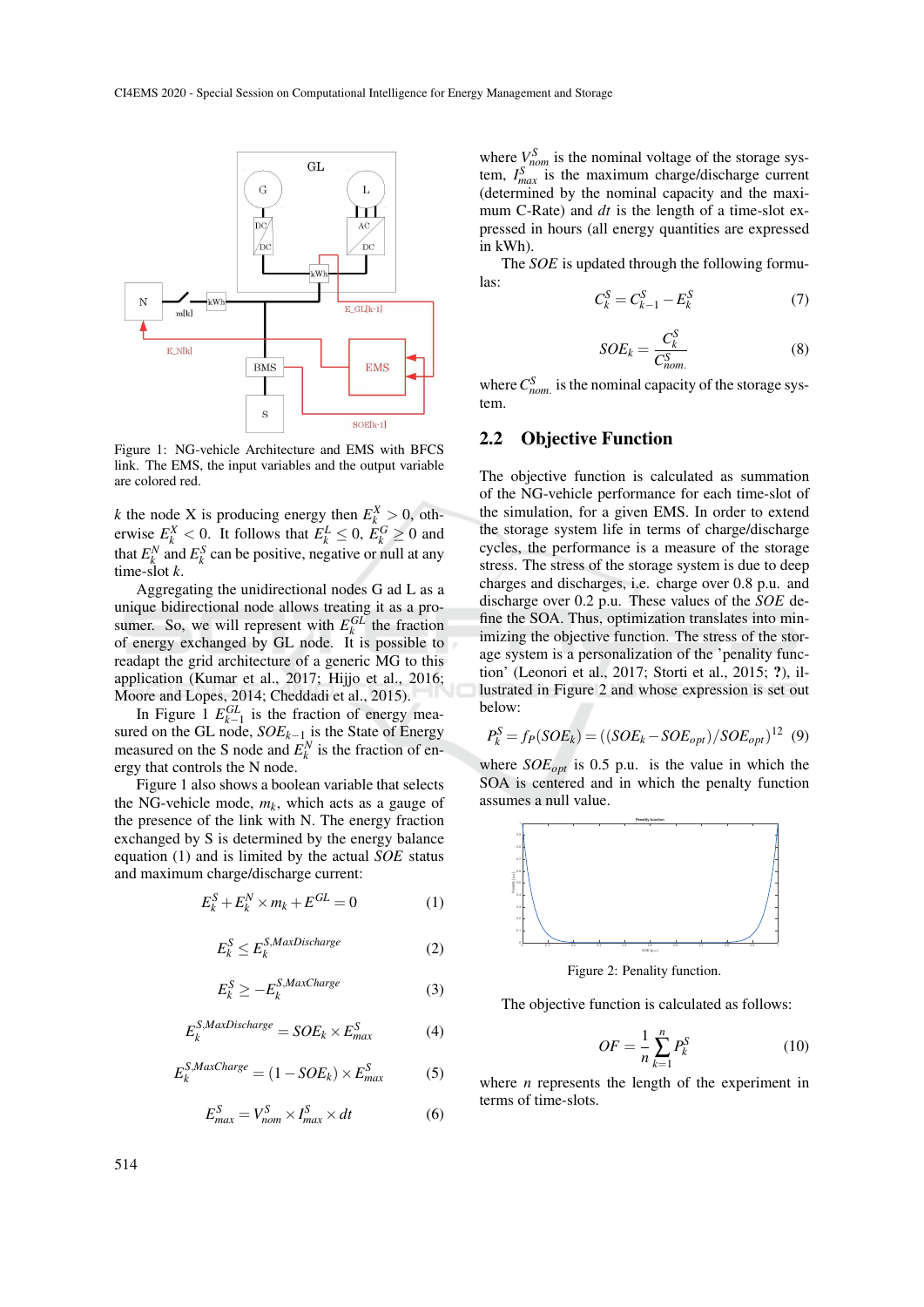## 3 CASE STUDY: THE ELECTRIC BOAT VALENTINO III

In the context of the European project Life for Silver Coast - LFSC (LIFE16 ENV/IT/000337), an example of an intermodal sustainable mobility system, our department, in collaboration with the Laboratories of Cisterna di Latina *Polo per la Mobilita Sostenibile `* (*POMOS*), are focused on the design and engineering of a small fleet of electric autonomously driven boats dedicated to public transportation and environmental monitoring (Lisena et al., 2016) in inland waters (the Western and Levant Lagoons of Orbetello).

The boats are called Valentino III (see Figure 3), as they represent the third generation of a class of electric trimaran ferry boats. Each boat integrates: an energy generation system based on a photovoltaic plant, which forms the roof, also providing protection to passengers from the sun's rays; an energy storage system based on a battery pack consisting of lithiumion phosphate cells; a propulsion system, which consists of four paddle wheels independently driven by as many motors located on both the sides of the boat; a BFCS compatible interface.



Figure 3: Rendering of the Valentino III.

Every day the boat must follow four scheduled routes: at 8:00, 10:00, 12:00 and 14:00. The duration of each route is one hour and consists of an outward and a return. For both the lagoons, the piers of Orbetello represent the starting and arrival points of each route, as they are equipped with BFCSs. Both routes cover approximately 6km. This implies that the average speed that the boat must hold is 6km/h or approximately 4kn.

During navigation, the propulsion system must be supplied with adequate power to maintain the speed of navigation and to face winds below ten meters of altitude and surface water currents produced by the wind itself (drift water currents). In addition, the propulsion effort is influenced by the weight on board, which represents mostly passengers and crew members.

#### 3.1 Data Set

A data set was created containing the mooring profiles, photovoltaic generation and consumption of the propulsion system. Project specifications were taken into consideration for the first profile: duration and daily frequency of the routes. For the generation and consumption profiles, it was necessary to obtain in advance the speed profiles of the boat, the use of the public transportation system by people, the photovoltaic generation, winds and surface water currents. With regard to the use of public transportation, it was considered that the weight of the boat has a Gaussian distribution between the dry weight and the fully loaded weight and centered in the middle of the year (high season). An online simulation platform was used for photovoltaic generation and wind data (https://www.renewables.ninja/). The surface water currents profile was created based on the wind profile.

The dynamic equation of motion of the boat was used to calculate the energy consumption data, which uses the speed profile of the boat, the weight profile, the wind profile and the water current profile .

It should be noted that in practice both the energy consumed and the energy produced are unpredictable as it is not known a prior the intensity of the wind and water currents, the number of people on board and the photovoltaic generation.

Finally the data set consists of two sequences  $\{(E_k^{GL}, m_k)\}\)$ . Given the cyclical nature of the routes, a time-slot *dt* equal to 1 minute was chosen, in order to investigate deeply every operational condition of the boat. This results is a very dense data set.

### 3.2 Adopted Vehicle Model

This section illustrates the formulation of a NGvehicle model (which also includes a simplifying model of the BFCS). The model is used to simulate the energy flows determined by its EMS and simulation data. The NG-vehicle model also includes the calculation of the objective function which summarizes the performance of the EMS.

The EMS output is the quantity  $q_k^N$  defined in the real interval [0,1] which must be translated into the energy fraction  $E_k^N$ , as follows:

$$
E_k^N = f_N(q_k^N) = E_{max}^N \times (2 \times q_k^N - 1), q_k^N \in [0, 1] \tag{11}
$$

$$
E_{max}^N = P_{nom.}^N \times dt \tag{12}
$$

where  $P_{nom.}^N$  is the nominal power of the BFCS.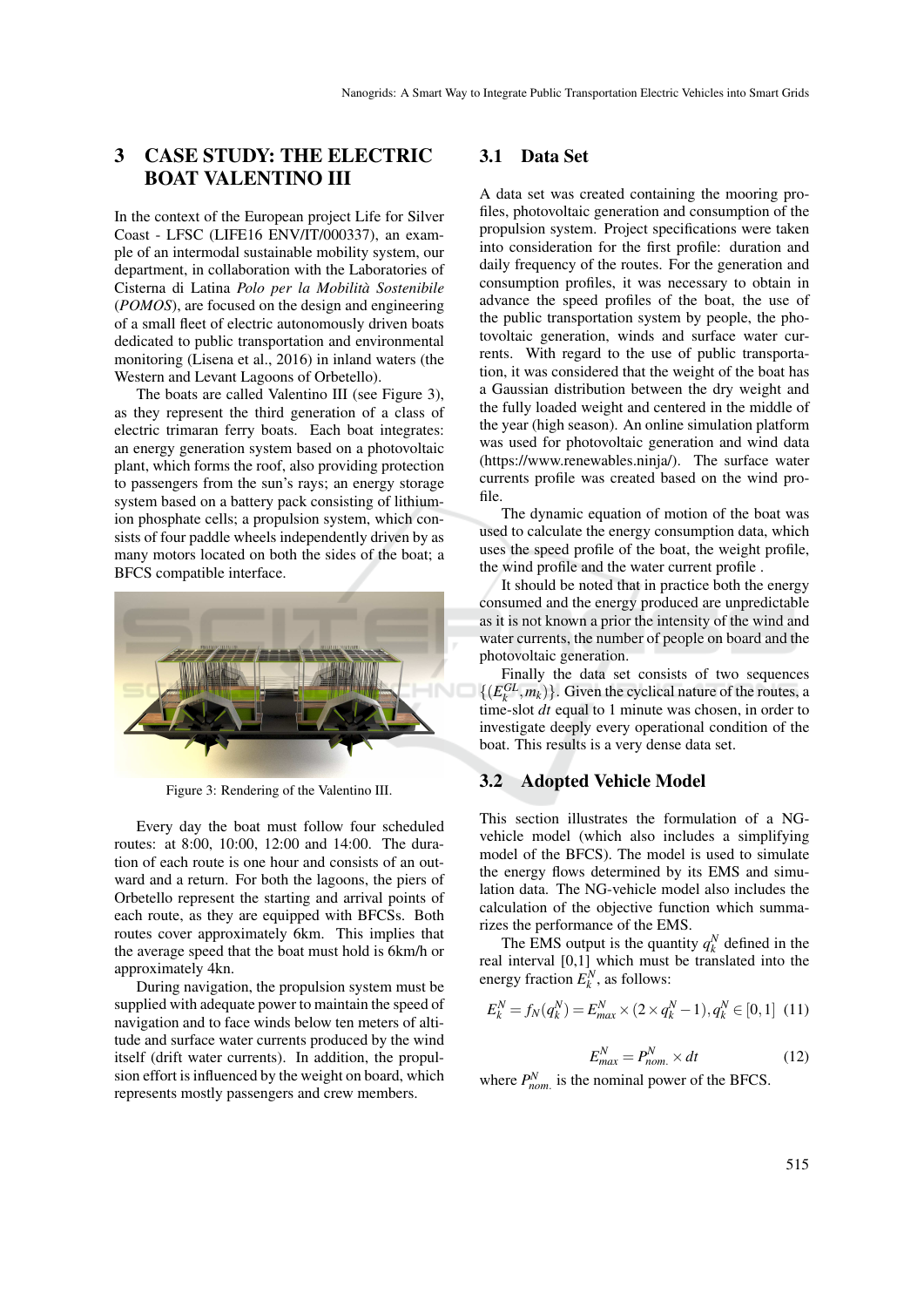In the same way, the input variable  $E_k^{GL}$  is normalized in a quantity  $q_k^{GL} \in [0,1]$  defining the inverse model of GL:

$$
q_k^{GL} = f_{GL}^{-1}(E_k^{GL}) = \begin{cases} \frac{0.49}{E_{max}^L} \times (E_{max}^L - E_k^{GL}), E_k^{GL} < 0\\ (E_k^{GL} + E_{max}^G) \times \frac{0.5}{E_{max}^G}, E_k^{GL} \ge 0\\ \end{cases}
$$
(13)

$$
E_{max}^L = 4 \times P_{nom.}^M \times dt \tag{14}
$$

$$
E_{max}^G = P_{nom.}^G \times dt \tag{15}
$$

where  $P_{nom.}^{M}$  and  $P_{nom.}^{G}$  are the rated powers of each motor and the photovoltaic system, respectively.

The input variable  $SOE_k$  on the other hand is already normalized as it is calculated in parts per unit.

### 4 FIS-HGA DESIGN

EMS synthesis and optimization was carried out by the FIS-HGA paradigm (Santis et al., 2013; Leonori et al., 2017; Siddique and Adeli, 2013; Shi et al., 1999; Capillo et al., 2018; Leonori et al., 2016b), according to which a Mamdani FIS is optimized by a Hierarchical Genetic Algorithm (HGA) (Santis et al., 2017; Delgado et al., 2001; Tang et al., 1998).

#### 4.1 FIS Structure

The FIS consists of two inputs (*SOE* and *E GL*) and one output  $(E^N)$ . The Term Set of each input and of the output counts five Membership Functions (MFs), which partially overlap (Fig. 4).



Figure 4: The Term Set for both the two inputs and the output.

The rule base is set to contain all the possible rules (25), which come from the combination between the input MFs, as follows:

$$
n_{rules} = n_{MFs}^{n_{inputs}} \tag{16}
$$

where  $n_{rules}$ ,  $n_{MFs}$  and  $n_{inputs}$  are the numbers of rules, MFs and inputs, respectively. The only logical operator between antecedents is *AND*.

#### 4.2 FIS Genetic Encoding

The FIS is encoded into the genes of the HGA generic individual, as follows:

- The first 10 genes are binary and represent the presence/absence of a MF in the two input Term Sets (not by chance, the size of this set of genes is the product of  $n_{MFS}$  by  $n_{inouts}$ );
- The next 39 genes are real and encode the vertices abscissas of all the input and output MFs. all the abscissas can be tuned, except the ones outside the Universe of Discourse (Fig. 4). The number of these genes is the product of the tunable abscissas of each input and output Term Sets (13) by the total number of inputs and outputs of the FIS (3);
- The next 25 real genes represent the rule weights;
- The last 25 genes are integers selecting MFs from the output Term Sets (each rule must have only one MF in the consequent part).

#### 4.3 The Optimization Process

Two subsequent optimization processes are performed. During the first optimization, the HGA tunes the FIS rule base. Only the first 10 binary genes of the generic individual evolve through generations, while the OF is minimized. If the *i-th* gene is set to 0, this means that the *i-th* MF in the set of the whole inputs MFs (from the first to the last input) is deleted. As a consequence, each rule enclosing the *i-th* MF as antecedent is deleted from the rule set. Thus, the first optimization aims at reducing the number of rules by selecting the most relevant ones for the problem at hand. It is worth mentioning that, when a MF is deleted, the vertices abscissas of the remaining adjacent MFs are modified in order to cover the entire Universe of Discourse (Fig. 5). During the second optimization, the rest of genes of the generic individual evolve over generations, meaning that the FIS parameters (MFs vertices abscissas and rule weights) and the consequent are tuned, while the OF is minimized. Only the genes related to the rule base coming from the first optimization are tuned. In this sense, the first binary genes are at an higher hierarchical level than the others, making the GA hierarchical.

#### 4.4 HGA Operators and Settings

For the first optimization, a one-point crossover is adopted, together with a bit string mutation. For the second optimization, the choice of the crossover operator depends on the type of genes: for the genes of the vertices abscissas, a convex crossover; for the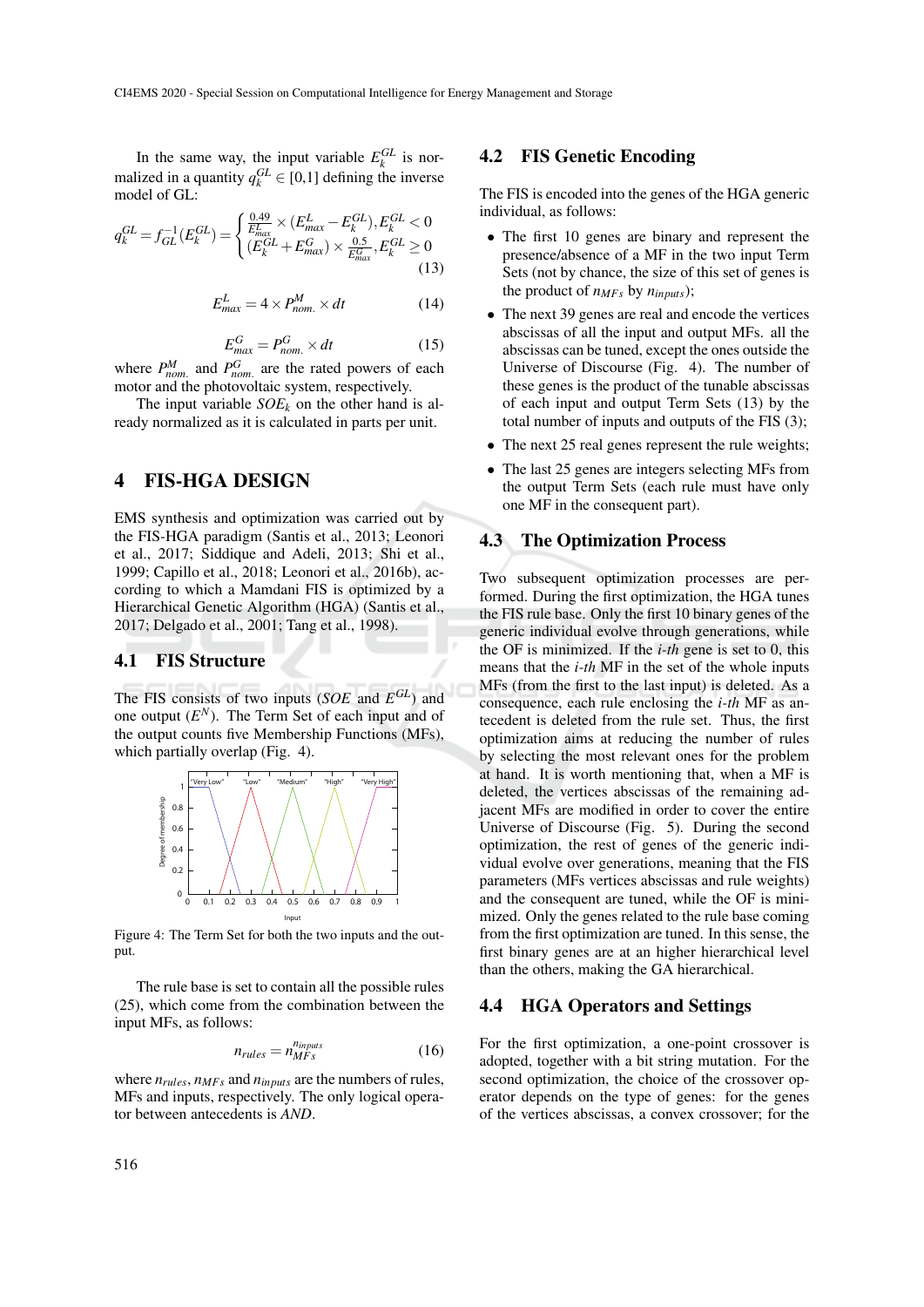

Figure 5: Universe of Discourse coverage after deleting a MF (in this case, the central one).

weights and consequent genes, a uniform crossover. A uniform mutation is performed during the second optimization. A tournament selection with tournament size 2 is chosen for both the first and the second optimization.

The population consists of 100 individuals for both the optimization processes, as well as for the crossover fraction, set to 0.8. The stopping condition is always the reaching of the maximum stall generations while the maximum number of generations is set to 50 for the first optimization and to 300 for the second optimization.

## 5 CONVEX OPTIMIZATION PROBLEM

In order to know how good is the solution found by optimization through FIS-HGA, it is necessary to find the optimal solution. This can be exactly found by solving a convex optimization problem.

Note that the penalty function expressed in Equation (9) is a convex function of the *SOE*, which is a linear combination of the energy fractions exchanged over time between node N and the NG-vehicle. So the penalty function is a convex function of the EMS output  $E_k^N$ , that becomes the variable of the problem.

The problem is a constrained problem. In particular: *SOE<sup>k</sup>* must belong to the real range  $[0,1]$ ;  $E_k^S$  must belong to the real range [−*E SMaxCharge k* ,*E SMaxDischarge*  $\binom{N}{k}$  *k* and  $\binom{N}{k}$ , in which the extremes depend on the *SOE<sub>k−1</sub>*; the fraction of energy  $E_k^N$ must belong to the real interval  $[-E_{max}^N, E_{max}^N]$ .

While it is not even easy to understand whether the problem is convex or not, it is possible in many cases to rewrite a non-convex problem in such a form that it is convex. Some tools can solve optimization problems, even non-convex ones, for example solving the dual problem if it turns out to be convex (Boyd and Vandenberghe, 2004).

The problem can be written as follows:

$$
\min_{E_k^N} OF
$$
\n
$$
s.t \quad 0 \le SOE_k \le 1
$$
\n
$$
E_k^S \le E_k^{SMaxDischarge}
$$
\n
$$
E_k^S \ge -E_k^{SMaxChange}
$$
\n
$$
||E_k^N|| \ge ||E_{max}^N||
$$
\n
$$
E_k^S = -(E_k^N \times m_k + E_k^{GL})
$$
\n(17)

where OF is described in Equation (10).

## 6 SYNTHESIS PROCEDURE

The FIS synthesis is the result of the following procedure:

- 1. Train the FIS by the HGA and solve the convex optimization problem (17) on the Training set; evaluation of the training errors as the Root Mean Square Error Percent - RMSEP on *SOE* and on  $E^N$ . If the training errors are too high (greater than 10%) different solutions must be considered:
	- Increase the number of iterations of the HGA;
	- Change the HGA optimization process.
- 2. Test the HGA optimized FIS and solve the convex optimization problem (17) on sets distinct from the training set; evaluation of the test errors; if the test errors are too high (greater than 10%) it implies data overfitting. It is necessary to repeat steps 1. and 2. until the conditions on RMSEP are met.

The training set is sufficiently rich even lasting only 1 day as a time-slot of 1 minute was chosen, unlike the typical time-slot of 15 minutes, as in (Deng et al., 2015; Olivares and al, 2014; Leonori et al., 2016b; Santis et al., 2017), for data on MGs and SGs. In fact, 1 day contains 1440 samples which is a good amount of data. We are particularly interested in the high season. In particular, for the training set we considered the day in which the highest peak of energy generation by the photovoltaic plant was recorded (indicative of the high season).

### 7 RESULTS

The significant reduction in the Fuzzy Rule Base, due to the first optimization process (from 25 to 6 Fuzzy Rules), has lead to a lower computational cost for the FIS-EMS synthesis.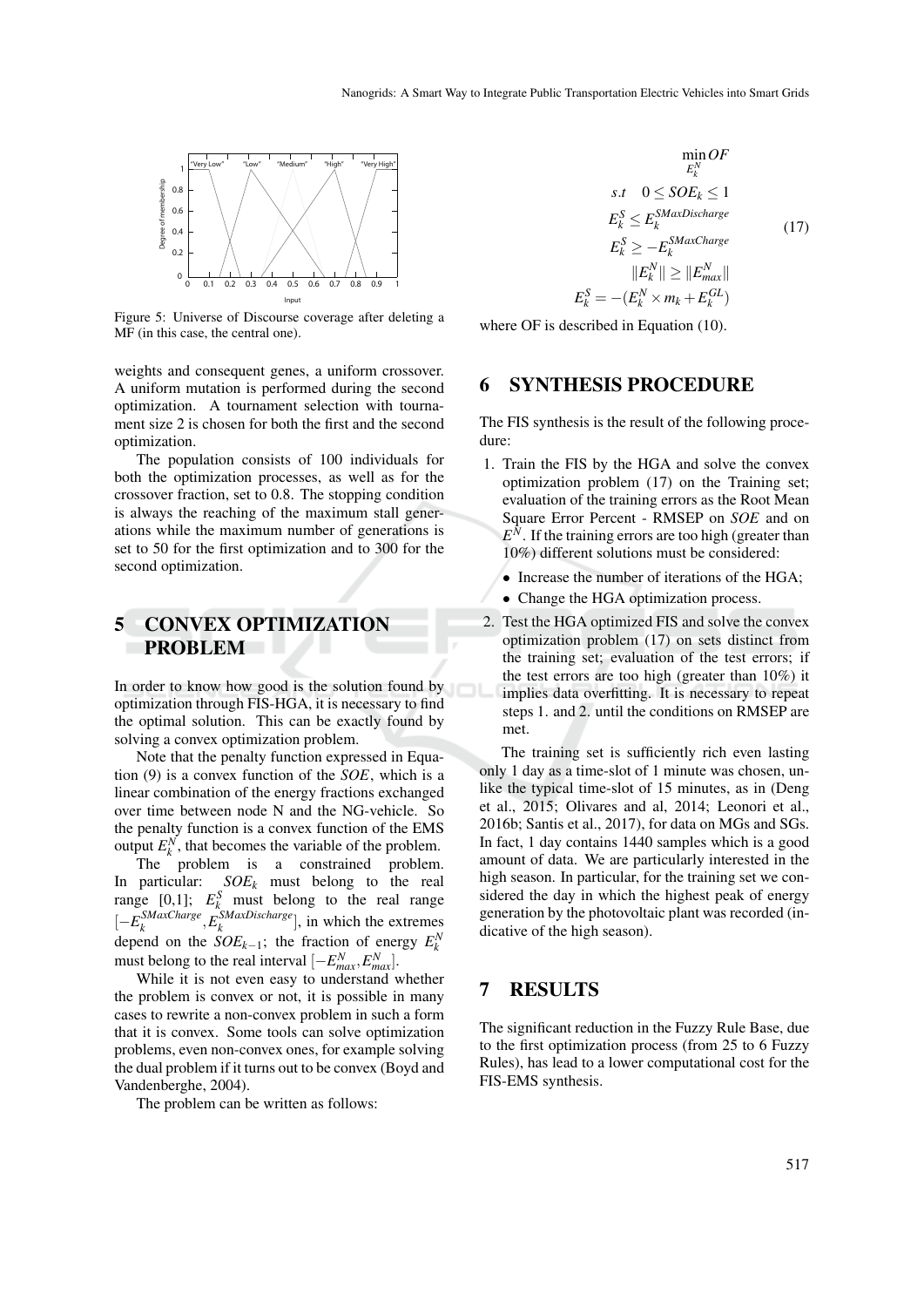The best energy flows returned by the FIS-HGA EMS for the Training Set and the same figures returned by the optimal EMS (optimized by convex optimization), are shown in Figure 6 and Figure 7, respectively. The OF value of the two solutions and the training errors are listed in Table 1.

Table 1: Optimal and SubOptimal OF values,  $E^N$  RMSEP (*E <sup>N</sup>* err.) and *SOE* RMSEP (*SOE* err.) on Training day.

| Opt.OF    | Sub Opt.OF $E^N$ err. |      | $\mid SOE$ err. |
|-----------|-----------------------|------|-----------------|
| p.u.      | p.u.                  | $\%$ | $\%$            |
| $3.7e-08$ | 5.8e-08               | 4.56 | 4.79            |

It can be seen that for both solutions the requirements of the EMS are met. In particular, in both the solutions, the energy flows between the BFCS and the NG-vehicle show a charging phase of the storage system alternating with each scheduled route to an extent that guarantees the completion of the next route and the containment of the *SOE* in the SOA limiting the stress on the storage system. Furthermore, when recharging does not take place, in the remaining timewindows between two routes, the surplus energy produced by the RES is transferred to the SG, as it is not needed to bring the storage system back to a better *SOE* value.

The EMS optimized by the FIS-HGA performs recharges of the storage system softer and longer than the optimal one. This reduces the time-windows in which the EMS can transfer surplus energy to the SG.

In Figure 8 are shown the  $E^N$  RMSEP on the Training day (in the top plot title), the  $E^N$  profiles of the two solutions (in the top plot) and the difference between them (in the bottom plot). Figure 9 shows the *SOE* RMSEP (in the top plot title), the *SOE* profiles of the two solutions (in the top plot) and the difference between them (in the bottom plot). Despite the differences in terms of  $E_k^N$ , both the RMSEP are lower than the established threshold of 10%, in particular below 5%, allowing to consider the whole synthesis procedure to be effective.



Figure 6: EMS Optimized by FIS-HGA (Training Set).

In order to have a more precise idea of the differences just shown between the EMS optimized by the FIS-HGA and the optimal EMS, the amount of energy



Figure 7: Optimal EMS on Training Set.



Figure 8: Training error: energy fractions at node N.



**Figure 9: Training error: State of Energy.** 

taken from the SG in one day,  $Q_{buy}^N$ , and the amount of energy transferred to the SG in one day,  $Q_{\text{sell}}^N$ , for the two solutions are shown in Table 2.

Table 2: Optimal and Sub-Optimal energy from and to the SG.

| $Q_{sell}^{\prime \prime}$ | $Q_{buy}^{\prime\prime}$ | $Opt.Q_{sell}^N$ | $Opt.Q_{buy}^N$ |
|----------------------------|--------------------------|------------------|-----------------|
| kWh                        | kWh                      | kWh              | kWh             |
| 2.586                      | 17.472                   | 7.374            | 21.561          |

Note that the use of NG-vehicles for the implementation of a transportation system has a lower energy impact on the SG of  $Q_{\text{sell}}^N$ , compared to the use of equivalent EV without RESs (Eq. EVs).

In Table 3 are summarized the results of the test phase performed by simulating the EMS obtimized by FIS-HGA and solving the convex optimization problem (17) for the eight days. The  $\overline{E}^N$  and *SOE* RM-SEP values are below the 10% threshold for all tests: the optimization of the EMS through FIS-HGA on the Training Set has generated a solution that is valid throughout most of the year. The worst result is that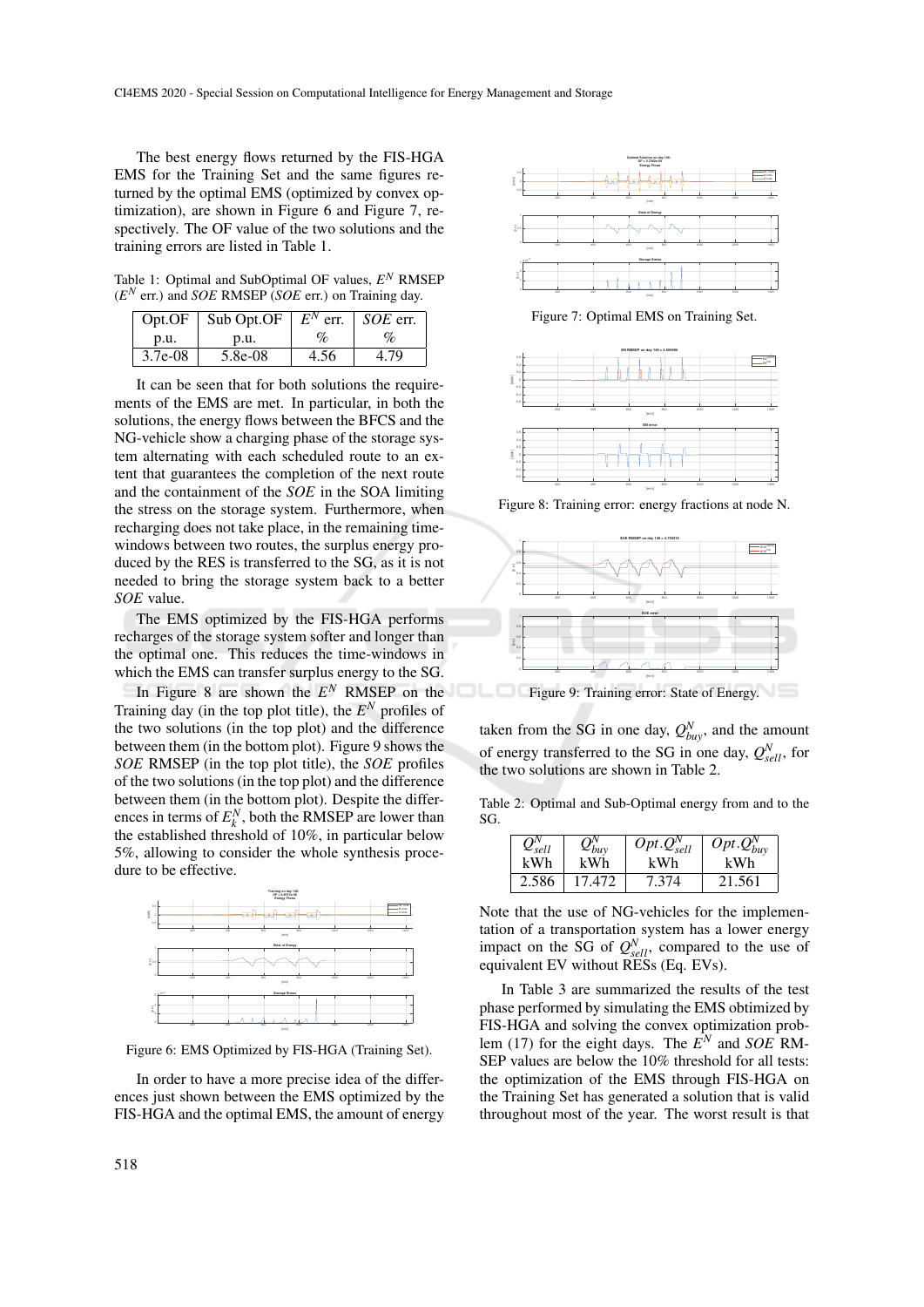| Test | Opt.OF    | Sub Opt.OF | $E^N$ err. | SOE err. |
|------|-----------|------------|------------|----------|
| day  | p.u.      | p.u.       | %          | %        |
| 59   | $9.7e-10$ | $3.0e-09$  | 2.18       | 4.63     |
| 90   | $1.0e-09$ | $2.5e-07$  | 2.93       | 6.85     |
| 120  | 1.8e-09   | $4.4e-08$  | 3.52       | 5.48     |
| 151  | $6.0e-07$ | 5.3e-04    | 6.33       | 8.78     |
| 181  | 8.4e-07   | $1.4e-0.5$ | 5.74       | 5.37     |
| 212  | $1.3e-07$ | 7.9e-07    | 5.08       | 4.71     |
| 243  | $2.2e-09$ | $1.1e-07$  | 3.93       | 5.10     |
| 273  | 1.1e-09   | $4.2e-08$  | 2.89       | 5.63     |

Table 3: Optimal and Sub Optimal OF values on Test days,  $E_k^N$  RMSEP ( $E_k^N$  err.) and *SOE* RMSEP (*SOE* err.) on Test days.

related to the day 151 (high season). This is explained by the fact that around this day the maximum weight at full load is recorded; remember that the weight on board, representing the people who use the transportation service offered by the single boat, strongly influences the consumption of the propulsion system.

## 8 CONCLUSIONS

The EMS of an NG-Vehicle has been synthesized through a FIS-HGA algorithm, aiming at managing the bidirectional exchanges of energy fractions with an SG through a BFCS according to the timewindows in which the NG-vehicle is On-Line and the completion of the scheduled routes. The EMS optimization was performed aiming to minimize the storage stresses possibly due to deep charges/discharges of the NG-vehicle storage system. The synthesis of EMS as FIS through the proposed procedure has proved effective in avoiding data overfitting. These choices led to a synthesis with a satisfactory performance value for all the 8 test days, as also reported by the RMSEP values. The synthesized EMS has satisfied all the proposed requirements. In particular, the NG-vehicle transfers its energy surplus to SG, due to the continuity of the energy production by the photovoltaic roof. Therefore, since the optimization aims at minimizing the stress on the storage system, the generation system from renewable sources on board not only supports the storage system during Stand-Alone mode (i.e. navigation mode), as commanded by the NG-vehicle architecture, but it reduces the energy impact that the NG-vehicle has on the SG.

Figure 10 shows the energy impacts on the SG of the Valentino III with sub-optimal EMS, the Valentino III with the optimal EMS and the Eq.-EV (Valentino III without RES), for each of the eight test days. Results show that the energy impact of the Valentino III with sub-optimal EMS is closer to the energy impact



Figure 10: Energy Impact on the SG of the Valentino III Eq-EV, the Valentino III with sub-optimal EMS and the Valentino III with optimal EMS.

of the one with optimal EMS than to the energy impact of the Eq.-EV. Future analisys will be performed in order to increase the difference in terms of energy impact from the worst case. To achieve this goal, one way consists in performing an optimization with the same FIS-HGA algorithm, while minimizing both the stress on the storage system and the energy impact on the SG.

We also reserve for the future the wider topic of optimizing the energy flow management of a fleet of NG-vehicles.

# ACKNOWLEDGMENTS

The POMOS Laboratories and the DIET Department (University of Rome "La Sapienza") would like to thank the EU for financial support to environmental and climate action projects like LIFE for Silver Coast (LIFE16 ENV/IT/000337). Such a help is crucial to achieve natural and historical preservation of Italy, especially of touristic areas.

## REFERENCES

- Adika, C. and Wang, L. (2014). Autonomous appliance scheduling for household energy management. *IEEE Transactions on Smart Grid, vol. 5, no. 2*, pages 673– 682.
- Ansari, M., Al-Awami, A., Abido, M., and Sortomme, E. (2014). Optimal charging strategies for unidirectional vehicle-to-grid using fuzzy uncertainties. *IEEE PES TD Conference and Exposition*, pages 1–5.
- Arefifar, S., Mohamed, Y., and El-Fouly, T. (2012). Supplyadequacy-based optimal construction of microgrids in smart distribution systems. *IEEE Transactions on Smart Grid, vol. 3, no. 3*, pages 1491–1502.
- Boyd, S. and Vandenberghe, L. (2004). *Convex Optimization*. Cambridge University Press.
- Capillo, A., Luzi, M., Paschero, M., Rizzi, A., and Mascioli, F. F. (2018). Energy transduction optimization of a wave energy converter by evolutionary algorithms.